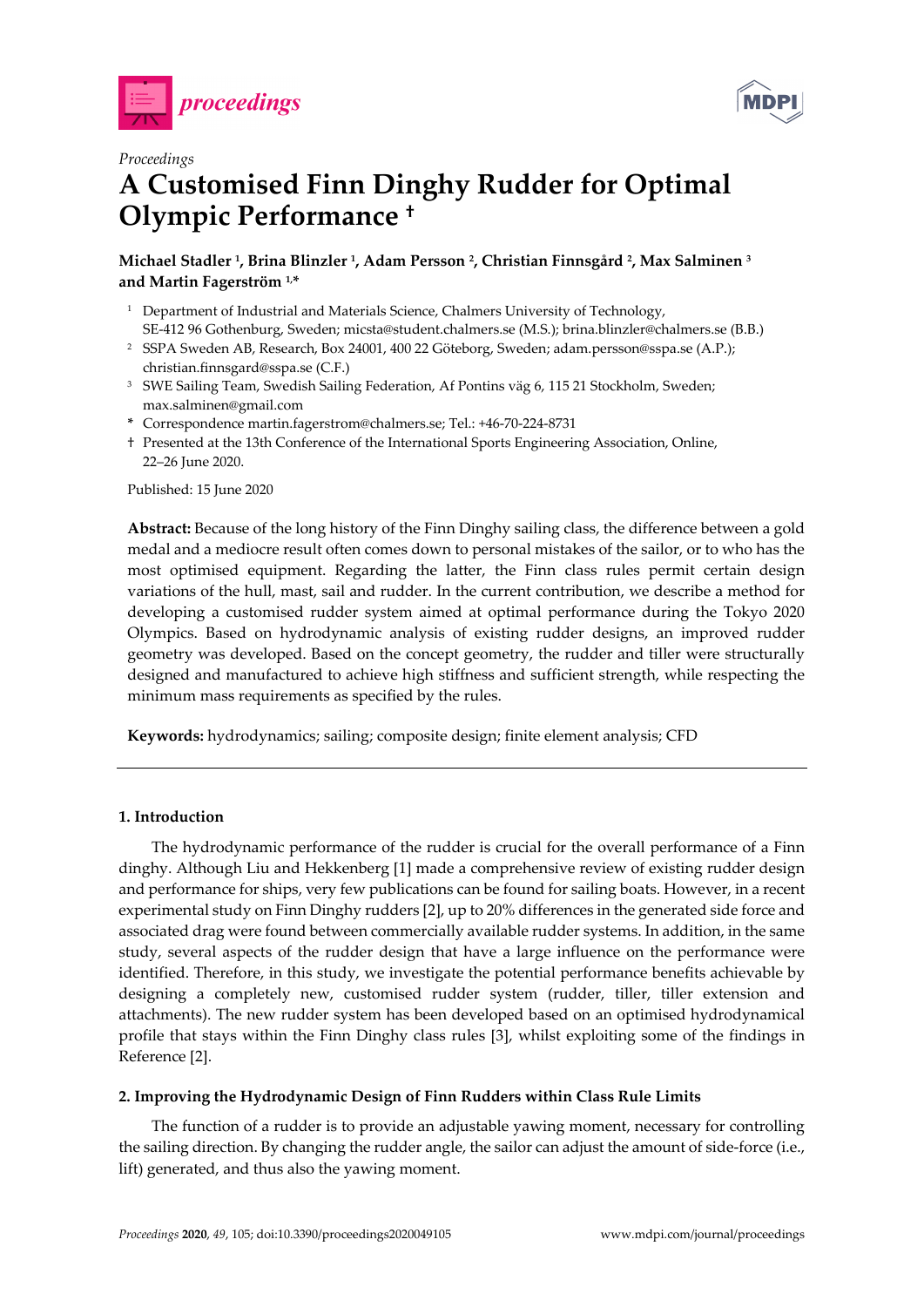In addition to generating side-force, the rudder will also generate drag. Three forms of drag can be identified: skin friction drag, pressure drag and induced drag [4]. When the rudder is deflected, induced drag becomes the dominating component [4]. It is a direct consequence of generating sideforce with a finite span rudder. At the top and bottom of the rudder, vortices are created, which modify the flow, reducing side-force and creating induced drag. The magnitude of the induced drag is closely related to the effective aspect ratio, determined by the distance between the tip vortices.

The effective aspect ratio can easily be increased by increasing the span (i.e., draft) of the rudder. However, the Finn dinghy class rules [3], prohibits any significant increases in span, since both the external shape of the rudder and the positioning relative to the boat is closely controlled by the rules.

The planform shape of the rudder is defined with a template. Below the measurement waterline, the shape of the rudder is allowed to deviate ±5 mm from the template. The chord length and thickness of the rudder section are also limited, and may not exceed 365 mm and 23 mm, respectively. The allowed planform tolerances are too small to achieve any meaningful increase in aspect ratio by changing span alone. Instead, other solutions to increase the effective aspect ratio must be found.

On a planform with a rounded tip, the vortex tends to climb up the trailing edge, reducing the effective aspect ratio. However, by adding a small kink (e.g., a vortex tip) on the planform outline curve, shedding of the vortex can be triggered. With correct positioning, the vortex will be shed as far down as possible, which increases the effective aspect ratio.

In addition to planform shape, cross-section shape is also critical for performance. In Reference [3], large differences in the high angle of attack handling characteristics were found. In order to achieve benign behaviour at high AoA, a NACA four-digit series section was chosen. These sections are well proven for use for rudders [4]. Finally, the rudder brackets were designed to position the leading edge as close as possible to the transom to improve hydrodynamic performance.

In order to evaluate the performance of the improved design. Computational Fluid Dynamics (CFD) simulations were performed for the improved design and for a 3D-scanned, commercially available rudder (from Reference [2]). Three rudder angles were tested, 0, 5 and 10 degrees. The simulations included the dinghy hull. The free surface was modelled with a Volume-of-Fluid technique. The flow was modelled as fully turbulent using an SST K-Omega turbulence model, with low Y+ wall treatment. The performance was evaluated by comparing the side-force, drag, and the side-force to drag ratio, at each rudder angle.

Figure 1 shows the suction side pressure distributions, predicted by CFD, at 10° rudder angle. The black lines show the tip vortex core, illustrating the effect of the improved planform shape on the position of the tip vortex. For easier comparison, the reference tip vortex is shown superimposed on the simulation of the improved rudder.



**Figure 1.** Suction side pressure distributions for the reference rudder (**left**) and the improved rudder (**right**) at 10° rudder angle. Tip vortex cores shown as black lines.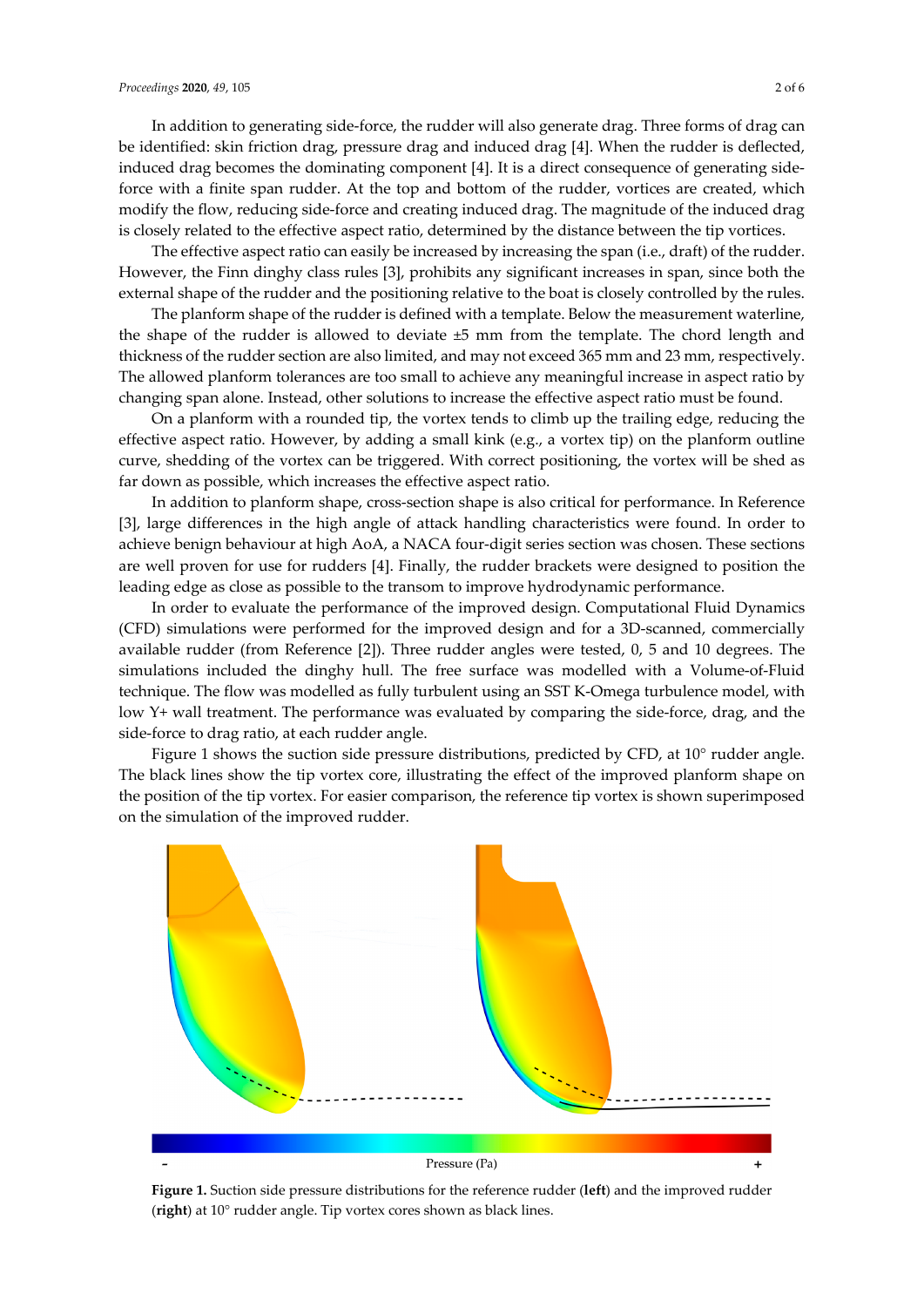The simulation results are shown in Table 1. At  $0^{\circ}$  rudder angle, the improved rudder shows significantly reduced drag, by 16.5%. For 5° rudder angle, the SF/D ratio is slightly improved, by 0.61%. For 10° rudder angle, the SF/D ratio is dramatically improved, by 22.6%.

|           | $5^\circ$<br>n۰ |                   |      | $10^{\circ}$ |                   |      |       |
|-----------|-----------------|-------------------|------|--------------|-------------------|------|-------|
| Rudder    | D(N)            | SF(N)             |      |              | $D(N)$ SF/D SF(N) | D(N) | SF/D  |
| Reference | 1.57            | 109               | 6.68 | 16.3         | 216               | 29.8 | 7.25  |
| Improved  | 1.31            | 115               | 7.02 | 16.4         | 225               | 25.3 | 8.89  |
|           | $AD (%) -16.5%$ | $\Delta$ SF/D (%) |      | $0.61\%$     | $\Delta$ SF/D (%) |      | 22.6% |

**Table 1.** CFD simulation results.

## **3. Material Selection and Structural Design**

To keep the rudder at minimum weight imposed by the class rules—a minimum of 4 kg in total for the rudder, tiller, tiller extension and fittings—carbon fibre reinforced polymers (CFRPs) were used as the base material type in the design. To avoid a too brittle design, high strength carbon fibres were desirable, although at a reasonable cost. In addition, both unidirectional reinforcements plies, as well as plies with woven reinforcement (for better impact protection), were required in the design. Additionally, it was desired to cure the components out of an autoclave (at 1 bar pressure). These aspects together led to the choice of one UD system: (XPREG XC130 Prepreg Carbon (Toray T700S) 3K, 300 gsm) and one woven system (XPREG XC110 Prepreg Carbon (Pyrofil TR30S) 3K, 210 gsm, 2/2 Twill) both with a toughened epoxy resin system and both sourced from Easy Composites Ltd. Key properties for these materials could be obtained from Technical Data Sheets for each system [5– 7]. The remaining data were estimated from data for a similar material system (same stiffness) taken from the material database in the finite element software ANSYS [8]. All the data used for the design can be found in the Tables S1 and S2 in the supplementary material.

CFRP was complemented with a foam core in the rudder to achieve a hollow design with sandwich sheets (see more below). The foam type was Divinycell HP100 sourced from Diab Group. The reasoning for choosing a foam core over a honeycomb material was mainly that foam is easier to process into the required shape. Data for the foam is available in [9].

### *3.1. Design Load Cases and Requirements*

Two load cases were considered in the structural design of the rudder system: *Normal sailing condition* and *Sailor supporting condition*, where the latter is an idealisation of the case when the sailor leans or falls on the tiller or tiller extension. Furthermore, the rudder steering angle should be at least 60° to either side.

The structural requirements for the rudder, tiller and tiller extension system were defined as:

- No composite part should have a safety factor to failure lower than 1.2. To assess the risk of failure, the Tsai-Hill and maximum stress damage criteria were used.
- The tiller should be stiff enough not to deflect to the extent that it hits the hull when subjected to the Supporting sailor condition (point load of 1 kN).
- The maximum rudder blade deflection under normal sailing conditions should be smaller than what is estimated for existing commercially available rudders. This is an order to preserve high hydrodynamic performance.

To determine a suitable layup of the rudder, finite element analyses representing both load cases were conducted using ANSYS [8]. The entire rudder and a small part of the tiller (150 mm) closest to the rudder were modelled. The rudder-tiller connection was modelled as a bonded contact, where the inner surface of tiller was tied to the outer surface of the rudder head. Furthermore, the rudder was supported at the holes for the rudder brackets by cylindrical supports (displacement fixed in radial and axial direction but free in the tangential direction). The loads for the normal sailing conditions were derived from Computational Fluid Dynamics simulations, giving a pressure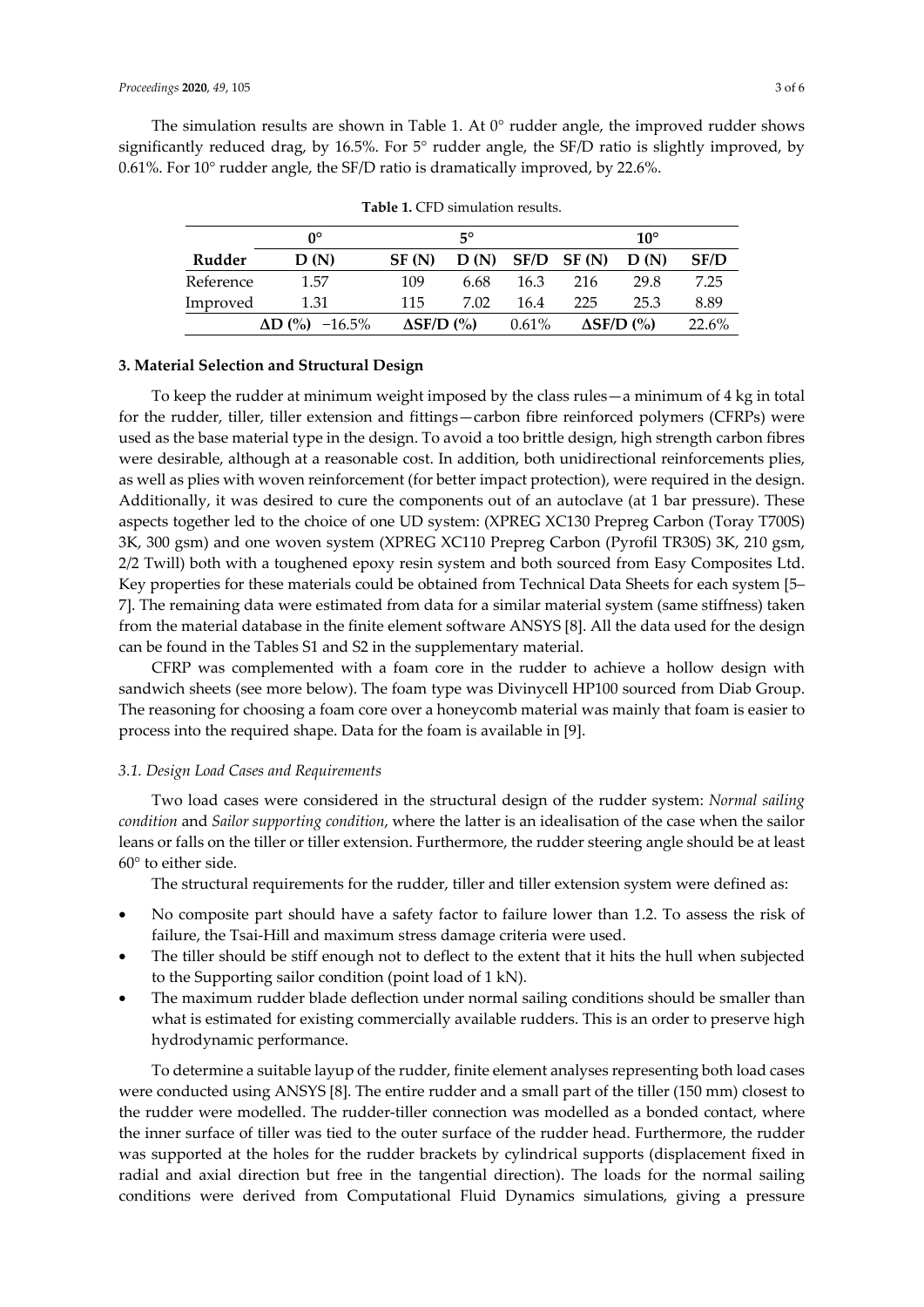distribution over the rudder blade surface with a maximum pressure towards the bottom of the rudder of almost 400 kPa (for the full pressure distribution, see Figure S1 in the supplementary material). Furthermore, the load for the *sailor supporting condition* was represented by a point load at the tip of the tiller (where it connects to the tiller extension) of 1 kN (see also Figure S2). This was applied to the rudder model through a remote force in ANSYS, converting the remote point load to a force and moment load at the end of the tiller part.

To determine a suitable layup of the tiller, another ANSYS finite element model was considered. Again, the attachment between the tiller and the rudder head was included in the model the same way as described above. However, this time the full tiller was included in the model whereas the rudder geometry that was "cut" just below the joint, and the cut surface was modelled as clamped. Furthermore, the idealised point force was applied on the lower front edge of the tiller.

#### *3.2. Rudder Concept*

To comply with the requirements of having a very light and stiff design, a hollow sandwich design, as shown in Figure 2a was chosen. The complex geometry of the rudder blade makes it difficult to laminate as one. That led to that the rudder needed to be designed as laminated in two halves, to be joined in a secondary gluing operation. To secure a strong bond, particular focus was put on designing large internal surfaces (marked in red in Figure 3a).



**Figure 2.** (**a**): Cross-sectional design concept for the rudder blade and (**b**) final rudder design with positive fibre orientation  $+\theta^{\circ}$  indicated.

With the geometrical shape from Section 2, the rudder design was iterated to meet the structural and non-structural design requirements, finally resulting in the design shown in Figure 2b. Inspired by the rudder on the winning Finn dinghy at the 2016 Olympics, a cut-out was introduced in the upper part of the rudder in order to optimise its mass distribution.

From the finite element analysis results, it could be concluded that a suitable layup for the rudder is  $\frac{10w}{60wD}/30w}{60wD}$  (000  $\frac{12.5}{20}$  mm foam core]s where •w and •up denote weave and unidirectional reinforcement, respectively, and where the reinforcement angle is with respect to the coordinate system in Figure 2b. It is emphasised that having a woven ply on the outside increase the impact performance, as well as the surface finish.

This layup resulted in a maximum deflection of the rudder of 5mm, and a minimum safety factor against the intralaminar failure of 1.3 (except for in specific points where stresses were overpredicted, due to the contact modelling).

#### *3.3. Tiller Concept*

The tiller has been designed as a monolithic, hollow CFRP part, to be laid up in two female moulds. It consists of two straight sections with a downward kink right at the edge of the aft deck, see the sketch in Figure 3a. The first section follows the aft deck, and the second section is angled downwards as much as possible without it hitting the side of the cockpit when steering. The crosssection is square ( $50 \times 50$  mm) in the rear end where it connects to the rudder, and gradually tapered down to rectangular (20 high × 32 wide) at the front end.

From the finite element analysis results, it could be concluded that a suitably layup for the tiller is  $[45w/0w/0w/10w/10w/10w]$ s. The 45 plies were included primarily to counteract any bending shear stresses, but they also provide additional torsional stiffness and strength. The 0 woven ply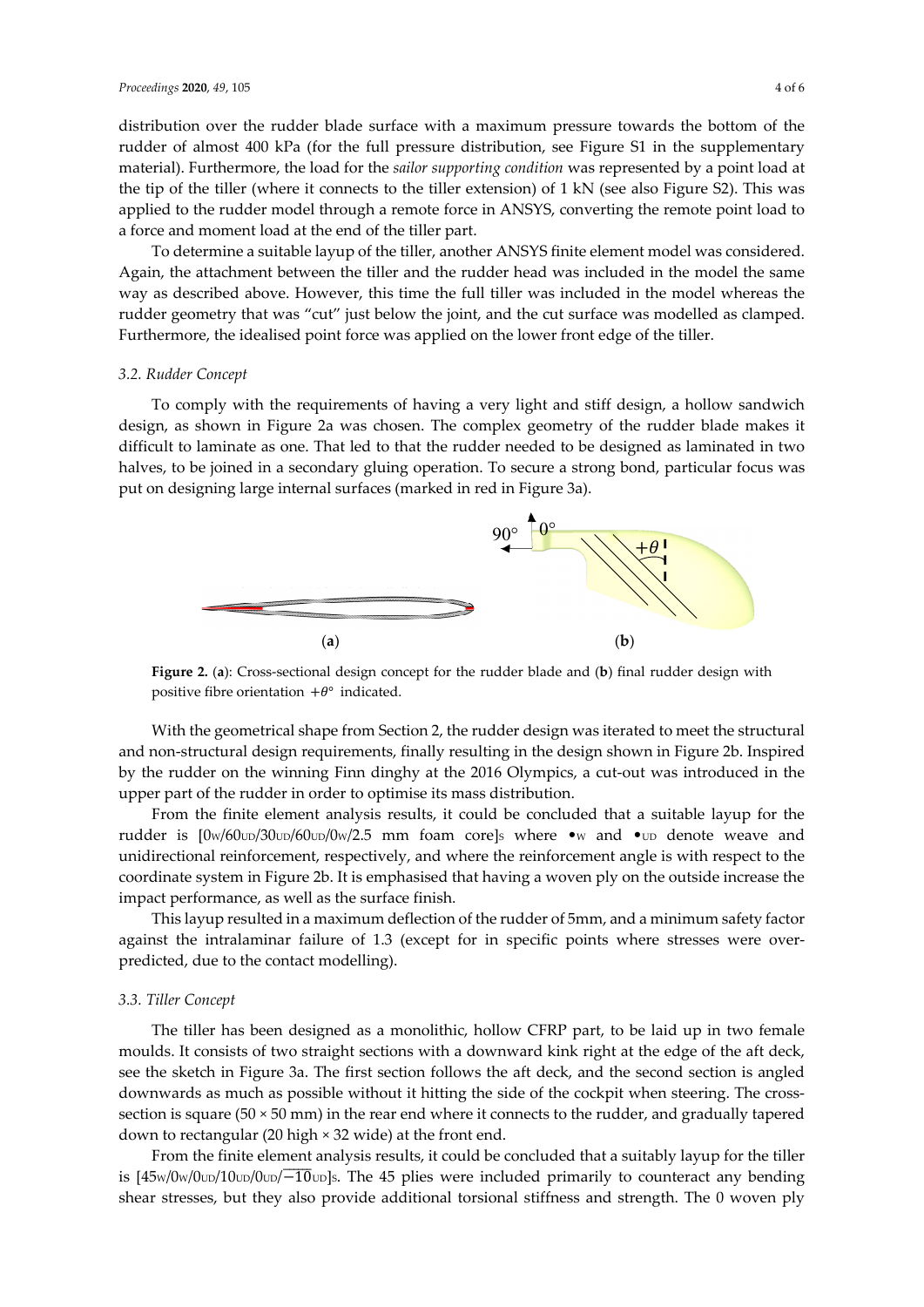introduces fibres in the circumferential direction, which account for unexpected loads and contribute to the hoop resistance of the tube. Together, they also reinforce the split line generated by most of the UD plies, see Figure 3b. Please note that also two innermost UD plies which were made to overlap to further strengthen the tiller along the split line. In addition, the 10° offset of some UD plies (from the longitudinal direction) was chosen to avoid washing during the manufacturing.



**Figure 3.** (**a**): Schematic of tiller design and (**b**) cross-sectional design of the tiller with internal splitline included.

With this design and layup, the maximum deflection was predicted to be just above 5 cm (at the tip of the tiller). More interesting, however, is the deflection at the downward kink, which is about around 14 mm, just enough not for the tiller to hit the hull in this case. In addition, the minimum safety factor predicted for any part of the tiller was again approximately 1.3 (except for in specific points where stresses were over-predicted, due to the contact modelling).

#### *3.4. Assembly and Mountings*

The tiller is attached to the rudder with a mortise and tenon adhesive joint using adhesive. A cut-out in the bottom side of the tiller acts as the mortise hole and the top of the rudder head is be designed as a rectangular block, forming the tenon tongue. Further, to simplify the manufacturing, and to make brackets exchangeable it was decided to use mechanically attached rudder brackets

## **4. Manufacturing**

Moulds for the rudder and the tiller were both designed as negative (also called female) splitmoulds made from epoxy blocks. The mould halves were designed with a thickness 2 mm below the stock material, allowing (and necessitating) the mating surfaces to be face-milled (and thereafter grinded) to ensure a perfect fit.

It turned out to be most suitable to manufacture each half of the rudder using the following a 3 step cure (1. outer skin, 2. outer skin + adhesive film + foam core, 3. outer skin + adhesive film + foam core + adhesive film + inner skin). A so-called "Extended Soak Cycle" was used for the curing at max temp 120 °C. More in detail, the woven layers were laid up in one piece and thereafter cut and trimmed once in place. However, as UD cloths permit only very little shearing during the layup, these layers were instead added in 3 cm wide strips. After both rudder halves were cured, they were trimmed for optimal fit, and metal inserts were glued on the inside of one of the halves, where after the two halves were glued together.

In contrast to the rudder, the tiller was manufactured as one part, cured in one step. This necessitated an internal bagging operation for the curing. Furthermore, to avoid wrinkle-formation during manufacturing, the UD fabric for the tiller geometry was divided into more than 100 individual pieces, each curved only in one direction. However, thanks to these pre-cut pieces, the layup of the tiller was straightforward. The woven plies, on the other hand, could be placed as whole pieces trimmed in place. Before closing the mould, small pieces of peel-ply were placed at both ends of the part to ensure two rough surfaces for the bonding of the rudder head and the tiller insert.

#### **5. Conclusions**

In this paper, we have shown the potential performance benefits of designing a customised Finn Dinghy rudder system. The main features that are included in the improved design were a vortex tip at the bottom edge of the rudder and an airfoil wing section providing a benign behaviour at high angles of attack. Additionally, the rudder was designed to have the rudder leading edge as close as